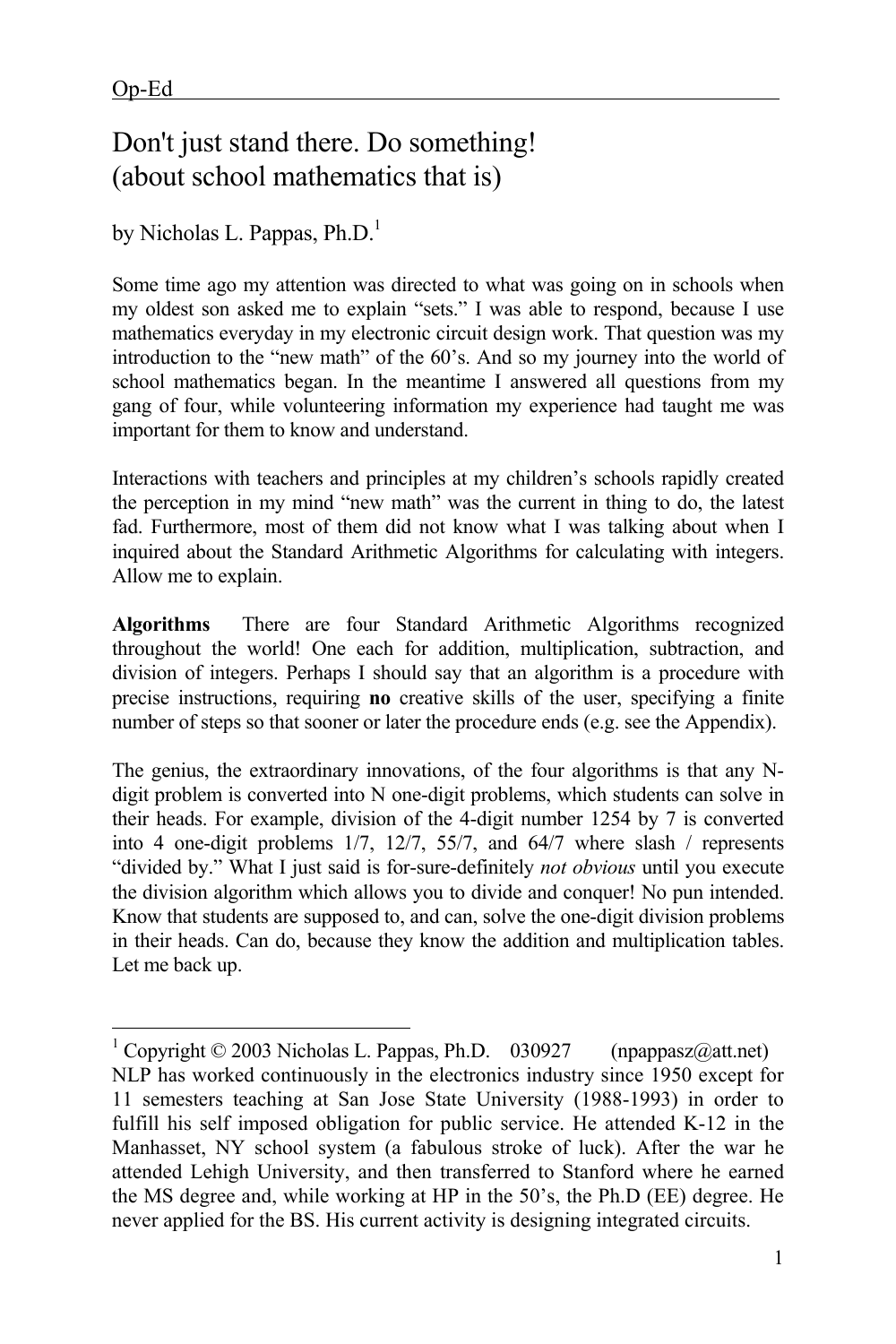The first skill to learn is how to count. The first rule is that only symbols 0 to 9 are allowed. Wouldn't you like to be given \$5,632,789? A many digit number using only the symbols 0 to 9. Clearly the Romans blew it big time. The number following 9 is 9+1, which is how we create any next number, add 1. To shorten a long story the world said use more digits and 10 (one, zero) was born. then on to 99, 99+1 and 100 was born. Then on to infinity which is an alias here for a number as large as we please. "We can count" means we know how to write any number we please. We learn the rules are the digit to the left has tens times the weight, only one digit is allowed in any position, all digits must be positive, plus several more. A small number of ideas is involved.

The world took it from there and proceeded to calculate. Got to add up the money, right? Addition was invented to count efficiently. I prefer to add 52984 to 67930. I do not want to count from 67930 by adding one 52984 times. The Standard Addition Algorithm converts the 5 digit addition problem just mentioned into five one-digit addition problems, because *the idea of carry* is used. Briefly put, carry allows you to add each column of digits independently so that one problem becomes five problems. One-digit problems you can do in your head, because you know the addition table. The same can be said for Standard Subtraction Algorithm where the *borrow idea* replaces the carry idea.

There is a neat, instructive way to create the multiplication table of the 100 products of digits 0 to 9 ranging from  $0 \times 0$  to 9  $\times$  9, which I have not seen in any Arithmetic text. This is level 0. At the next level (level 1) the carry idea facilitates conversion of  $5 \times 9361$  into four one-digit problems,  $5 \times 1 + 0$ ,  $5 \times 6 + 0$ ,  $5 \times 3 +$  $3, 5 \times 9 + 1$ , which students can also do in their heads one at a time. Moving up to level 2 the same ideas are used again to multiply a many digit number by a many digit number, such as  $375 \times 9361$ , by using the level 1 procedure three times to calculate the partial products  $3 \times 9361$ ,  $7 \times 9361$ , and  $5 \times 9361$ . The final step is properly positioning the partial products and then adding.

Algorithms are used, because they avoid reinventing the wheel. There is no need to reinvent the algorithm every time we want to add, mul, sub or div two numbers. Critics say that's rote memory. Pay no attention to the critics, because it is not rote memory, and algorithms save us time so that we focus on non routine activities.

Math school books have many pages devoted to problems. Teachers supplement these problems with pages they create. This energy can be devoted to teaching if *arithmetic software programs* are available that implement the four standard algorithms. Then you have an unlimited number of problems available. I have written programs that "show" you how to add, mul, sub, or div, as you press Enter and follow the cursor to the next step. By the way using the programs is straightforward. The learning time is very short. You can find programs on the web, but I found only one that tries to "show". None offer a text.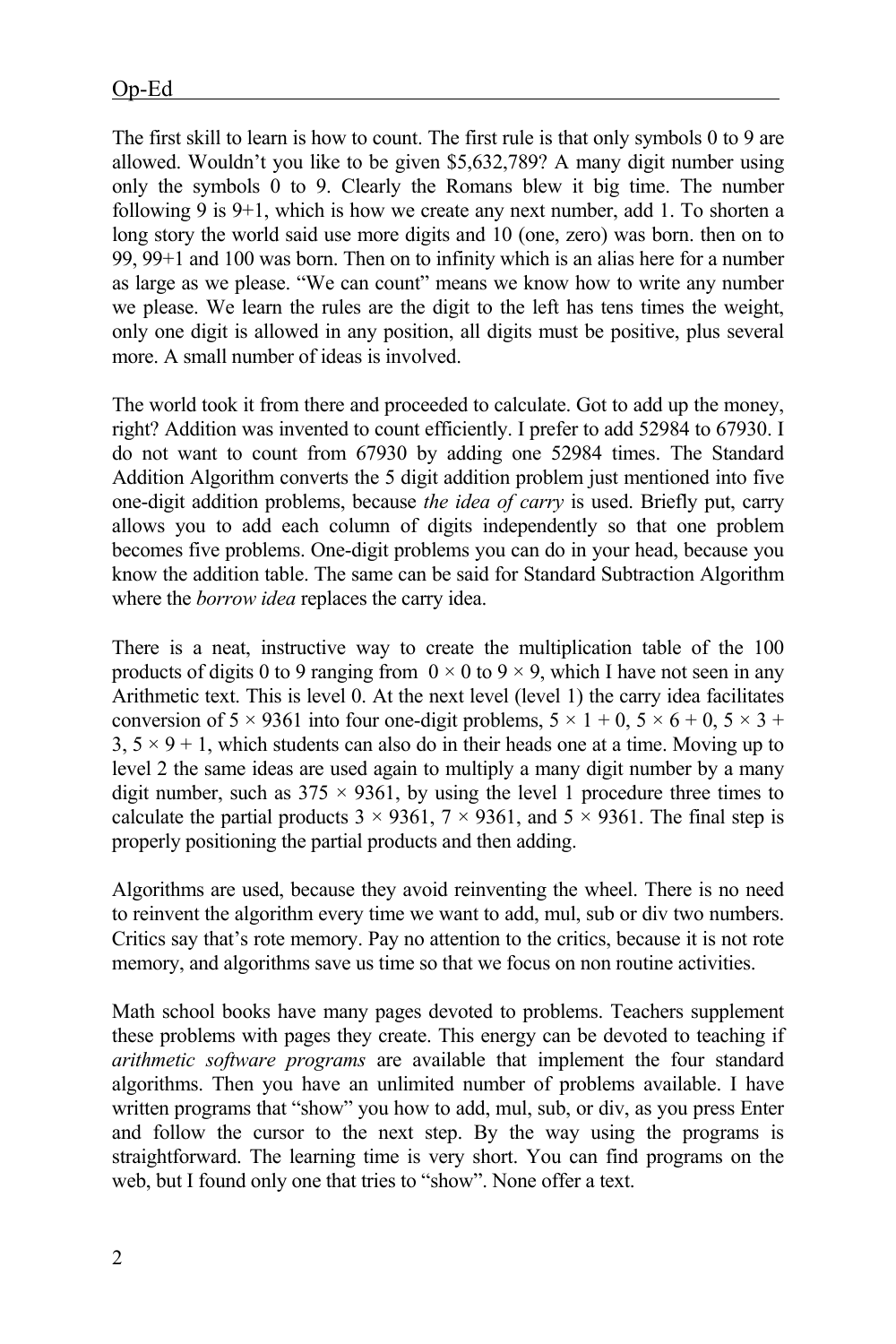A competent, serious, professional will tell you that acquiring knowledge is hard work. Specifically, many mathematicians will tell you that, even for them, learning and understanding mathematics at any level is not easy! Surprised? Furthermore acquiring knowledge of Arithmetic that *we do not dumb down*, can be a tough, difficult, and rewarding work effort. A work effort that will enable you to function at a higher intellectual level. Learning mathematics does that for you.

**Let me change course**. My practice is to document my projects as I proceed. The writings expose lack of knowledge, gaps in logic, errors, and so forth. Writings are a positive response to the reality "If you cannot write it up in plain English, you do not understand it." A few years ago I put myself to the "Do I know how to explain school math?" test. Before I started writing what has evolved into unpublished *Arithmetic - Integers, Fractions, Decimals* I went to the library, because I did not want to reinvent the wheel. There I did not find any writings that presented the theory of school arithmetic! Perhaps I missed one? Essentially all the writings I found at the Library of Congress, where they have 'every' book, boiled down to "if you want to add, mul, sub, or div do it this way." I started writing.

The omission of theory in these books is a very sad state of affairs, because knowledge of the theory allows you to be flexible when you are faced with a problem you never saw before. Without the understanding that flows from this knowledge you find yourself in the box of rote that inhibits moving on to higher math. Mathematics is cumulative. The prerequisites accumulate as you move to the next topic of study.

On the Internet my first discovery was that special interests have moved the teaching of mathematics into the political arena. Children deserve better than being pawns in the pursuit of personal agendas. Agendas which invariably are about money and/or power, and absolutely-for-sure-definitely not about the interests of the children. The New York City school mess is, hopefully was, a perfect example.

An egregious example is provided by special interests who do not want to teach the standard algorithms, because they want the students to "invent" their own algorithms! Then there are special interests who want to ban the teaching of the division algorithm. Then I discovered the people who are preaching the dumbing down of the teaching of Arithmetic. Specifically some were preaching "do not teach the division algorithm, its too hard". And, none of the preachers mentioned the theory of arithmetic. They did not have to, because it is not in the curriculum. Can you guess why? The special interests give serious mathematicians heartburn.

Not providing the students the benefit of the genius of the standard algorithms is a form of intellectual deprivation. Briefly, here is why. You study the Standard Addition and Multiplication Algorithms to prepare for the Standard Division Algorithm, which has immediate K-12 applications in the study of fractions, the conversion of fractions to decimals, Euclid's greatest common divisor algorithm,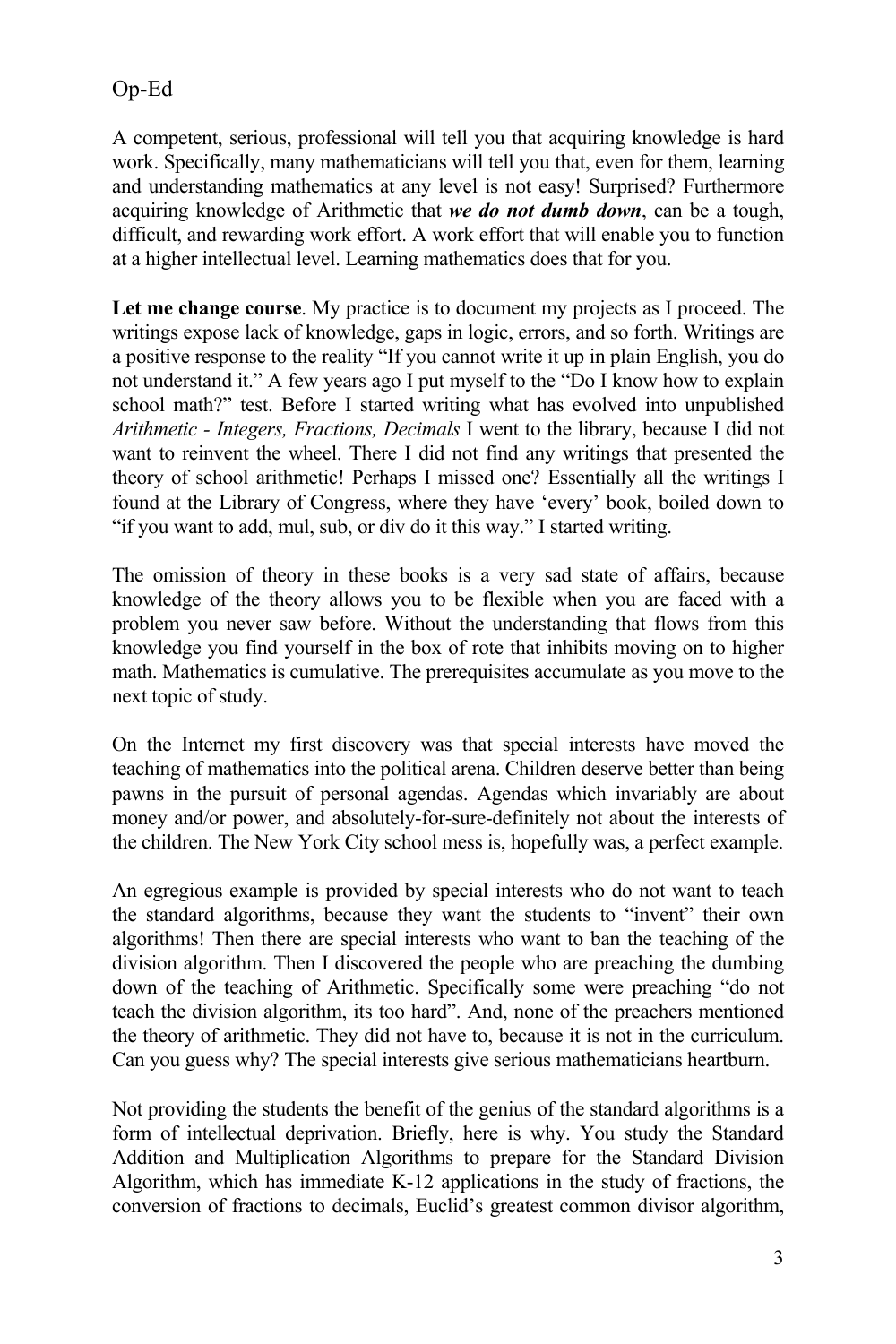and the division with remainder of algebraic polynomials. The division algorithm is also a crucial element of the foundation of many topics in University mathematics such as number theory.

Most likely those who pressure to dumb down presentations never had to raise any children. Any parent knows how smart, how curious children are. Remember the first WHY? Better yet, the first WHY NOT? Enough said?

So why all this stupidity, this nonsense? Who are these people? What are their mathematical qualifications? Why do they have influence? I recommend paying absolutely NO attention to them.

I did find serious mathematicians objecting to the dumbing down, objecting to tests that test nothing relevant, objecting to teaching to the tests. On the other hand they are patiently trying to explain the ideas and the algorithms.

**Difficult?** I mentioned those who want to dumb down, because math is difficult. Well it is. Difficult perhaps, but not impossible as some would have you believe. "Math is difficult" is an often repeated statement whose implications are simply misleading. A statement that is a disservice to anyone who is turned away from math by it, because knowing math gives you a highly competitive advantage, a real edge. Please consider why *learning mathematics is not different nor more difficult than learning to read.*

First of all *anything* is hard if an effort is required to learn about it. Don't pick on math. For example, most of us have forgotten the long and hard effort required to learn to read. Today we just read. Nothing to it. Right? Really?

Reading a novel or newspaper is not difficult, because there is nothing else to learn except for a new word or two -- you just read. The only symbols used are the letters of the alphabet, punctuation, and, perhaps one or two numbers. This is why reading a page may take only a few minutes -- what you see on each page is familiar. However if you do not know the meaning of specific words you may stop to look them up in a dictionary, or you simply gloss over them with essentially *no negative consequences*.

On the other hand reading mathematics appears to be significantly different. In addition to the alphabet there are lots of numbers, many new words, strange symbols, drawings, and perplexing combinations of letters, numbers and other symbols. The mathematics reader has to learn many things at the same time such as vocabulary, symbols, and how to manipulate mathematical expressions. Furthermore, glossing over has serious negative consequences. This complexity creates the perception mathematics is difficult. As we have said, it is. Nevertheless, let us be fair.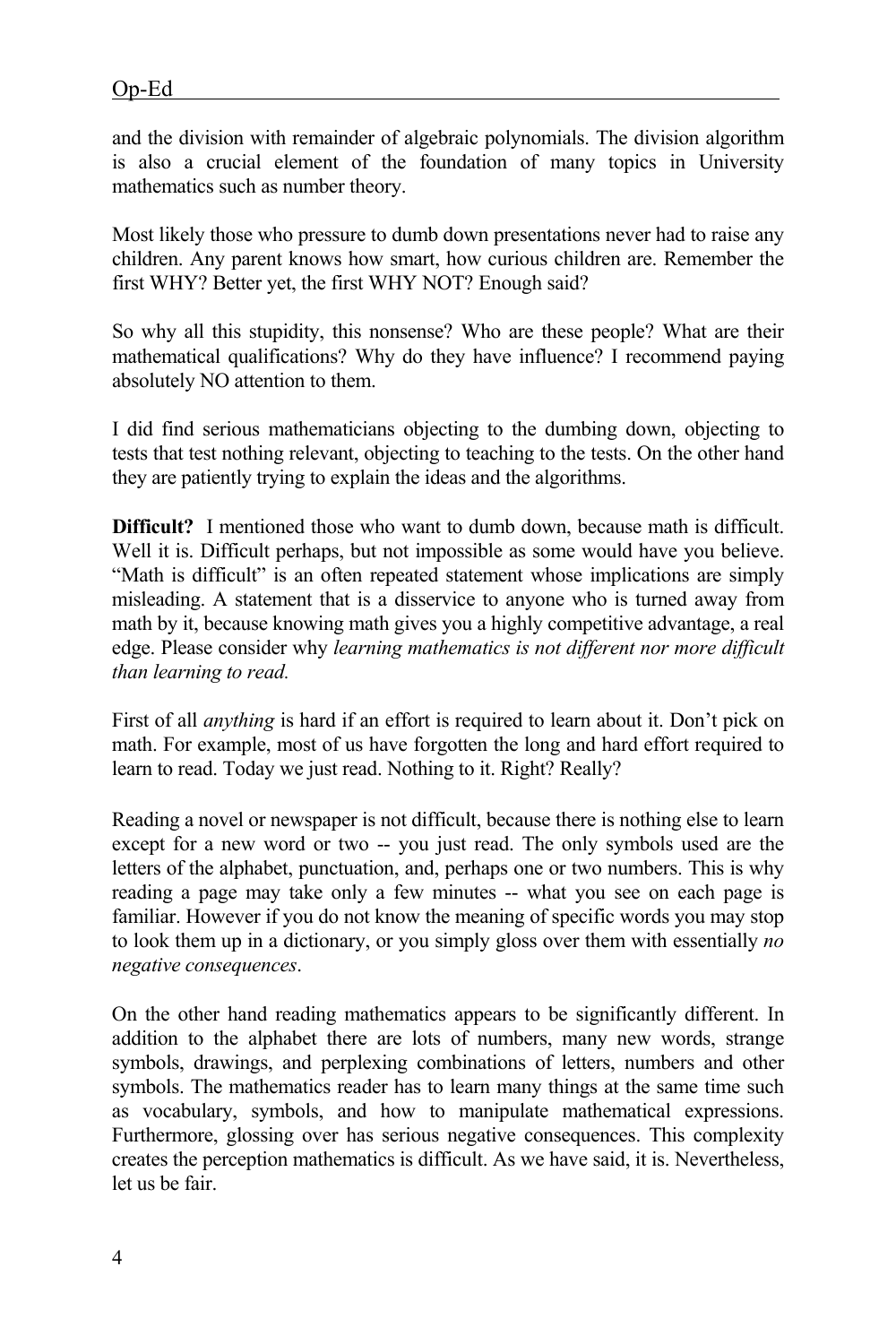Accurate recall will remind you that learning to read did not happen overnight (how many years was it?). In the beginning you had to learn the alphabet symbols, the sound for each symbol, how to pronounce combinations of symbols (words), and on and on. It was not easy. However you learned by doing. The more you read the better you could read. *In this sense learning mathematics is not different nor more difficult than learning to read.*

**Nothing new** By the way there is *nothing new* about the teaching-of-math problem. Frank H. Hall wrote the monograph "Arithmetic: How to Teach it." This was published in 1900, repeat 1900. Mr. Hall's excerpts from the Report of the Committee of Ten:

The "Committee of Ten" was appointed at the meeting of the National Education Association in Saratoga in July 1892. Its chairman was Charles W. Eliot, President of Harvard University.

The conference [on Mathematics] consisted of one government official, a university professor, five professors of mathematics in as many colleges, two teachers of mathematics in endowed schools, and one proprietor of a private school for boys. The professional experience of these gentlemen and their several fields of work were various, and they came from widely separated parts of the country; yet they were unanimously of opinion that **a radical change in the teaching of arithmetic was necessary** (my bold)

Reference: Hall, Frank H. Arithmetic: How to Teach it. New York, Chicago, Werner School Book Company, 1900. p. cm. LC CALL NUMBER: QA135 .H2

**Must know** You stand in front of a class, present information, hopefully (that's right) elicit questions, and answer same. That's about it. Student acceptance depends on many considerations. I have been told by students that the number one consideration is "does teacher know what he/she is talking about." Given that students are students, the same must be true in K-12 schools. In other words I do not know of a substitute for knowledge of the subject.

**What needs to be done?** Anyone who has thought about presenting mathematics knows we need competent textbooks presenting the subject effectively each year from K to 12, as well as an adequate supply of teachers who KNOW mathematics.

Publishers need to include the theory of arithmetic in their beautiful, expensive, "800 page" four color productions.

The supply of teachers exists. They show up for work every day. We simply have to put information in their hands so that they can self study and come up to speed with school math (134 pages plus index does the job).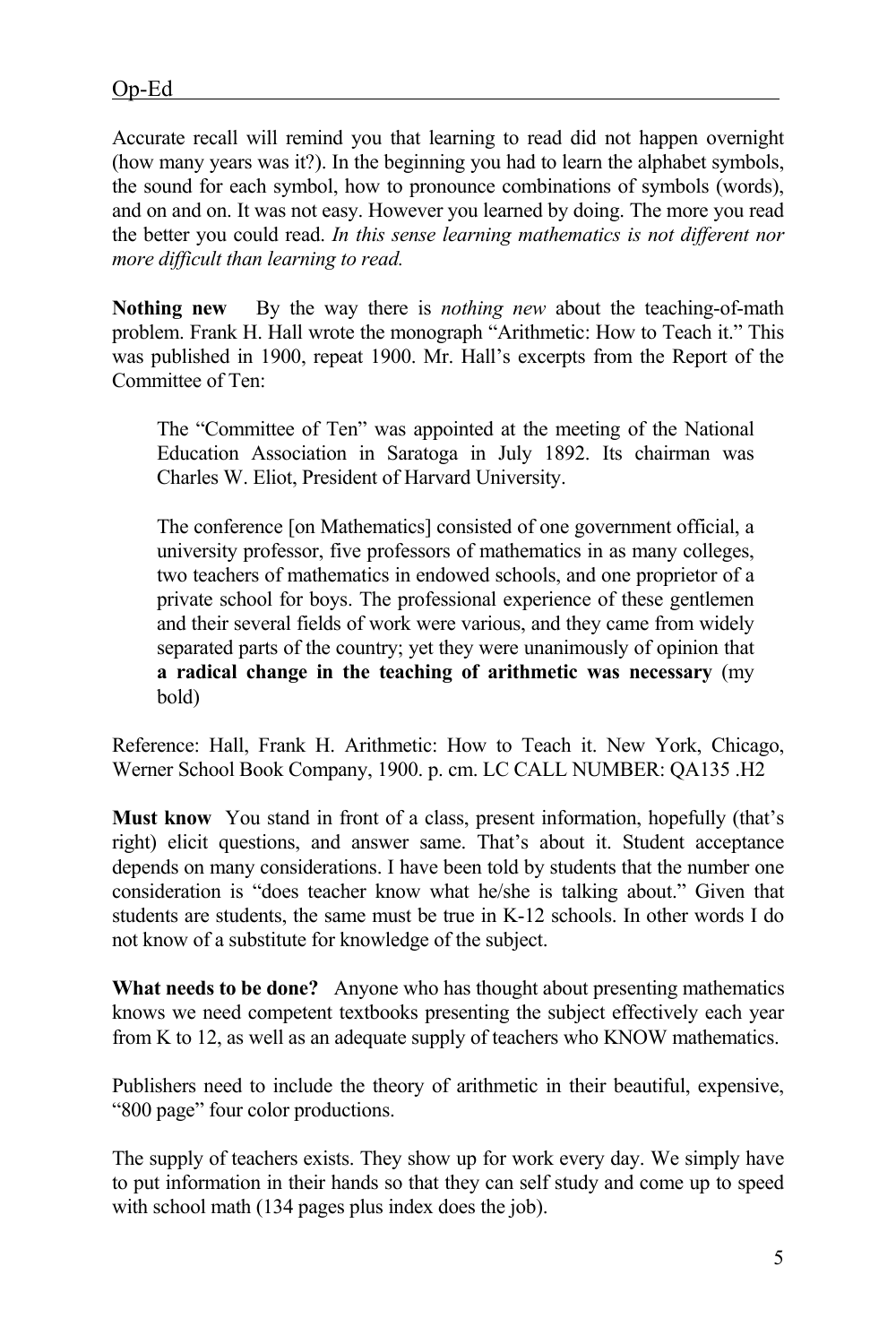## The Standard Division Algorithm

## Division by Numbers with any number of digits

Experienced readers are asked to pretend this is the first time they are reading about this topic. Given your experience you divide quickly, because you have mastered the process. You just do it like you read. Zoom! Nevertheless pretend. Thank you.

We recommand you focus on why the algorithm is written the way it is, and why the correct answer is always produced. The latter is definitely not obvious. Hints: Since division is an efficient way to subtract many copies of the same number, the divisor, what does each subtraction in the algorithm represent?

Addition and multiplication algorithms start with creation of tables involving one digit numbers 0 to 9, and build from there. There are no division tables to build upon. The standard division algorithm requires you to do division problems such as 45/23 in your head, which arises from the digit 5 in the dividend 45224. Use the multiplication table to help you solve these elementary problems. The divisor 23 has two digits. Is anyone surprised when the standard algorithm proceeds in the same way when the divisor has any number of digits? (Try 3479021/437.) Here is an example of the division algorithm.

**45224/23** Dividend<sub>1</sub> is 45224. The divisor is 23 in every step.. The equation used in every step is  $m=(q \times d)+r$ , which means dividend=(quotient  $\times$  divisor) + *remainder*. The steps from step 2 to the end are identical procedures.

**Step 1**: Execute a one digit division where the dividend is the leftmost digit 4 of dividend<sub>1</sub> =  $45224$ .

| 0           |
|-------------|
| 45224<br>23 |
| 0<br>÷,     |
|             |

Divide 4 by 23.  $4 = (0 \times 23) + 4$   $[m=(q \times d)+r]$ Enter the quotient 0 over the leftmost digit 4, subtract  $0 \times 23 = 0$  leaving remainder r=4.

**Step 2**: Multiply the remainder 4 of the preceding step by 10 and add to it the next digit 5 in dividend<sub>1</sub> to produce dividend<sub>2</sub>.

Dividend<sub>2</sub> =  $(4 \times 10) + 5 = 45$ . Divide 45 by 23  $45 = (1 \times 23) + 22$ Enter the quotient 1 over the next digit 5, subtract  $1 \times 23 = 23$  leaving remainder 22.

| 01       |  |
|----------|--|
| 23)45224 |  |
| -0       |  |
| 45       |  |
| 23       |  |
| 22       |  |